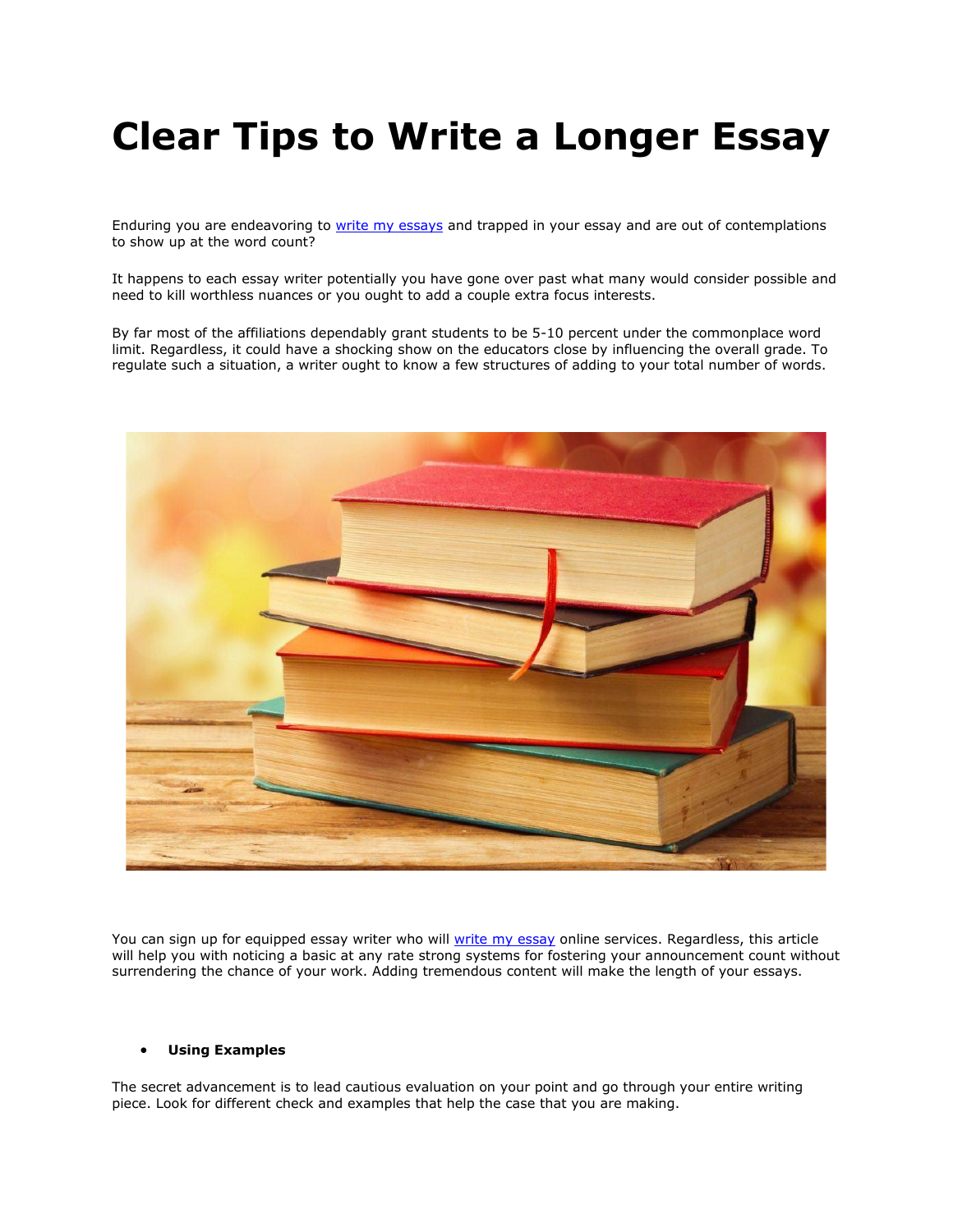It will help with fostering the length of your essay by enhancing it for the reader to get the subject in an unmatched way. You can in like manner use authentic data and several genuine circumstances to help your case. Such additional information related with your proposal will impel your perspective more grounded.

## • **Add Quotations**

Adding reference of a significant name is another technique for expanding the content of your essay. As such, search for a very long time declarations and passing appropriate on to your subject. It is a great philosophy for supporting your proposal by having a strong in general effect.

It is possible that you might have proactively fit references for your essay. Expecting there is no fundamental for any further references that you can avoid this turn of events.

Thoroughly get carried away and fill the paper with declarations. Moreover, try to fittingly infer them.

## • **Do whatever it may take not to Use Short Forms**

Using withdrawals, for example, 'can't,' 'aren't,' 'he'll' in a typical essay is everything beside a nice practice. Do whatever it may take not to use such fixing effects and short kinds of words. Another essential trick is to write the spellings of the number any spot expected rather than using the digit.

## • **Looking out for Different Viewpoints**

Another basic part is that a writer should address better spot of points of view. In any case, it should dismiss from the chance of your essay. Invest in some opportunity to discuss elective points of view that contrast from the conclusions that you have made. In like manner, figure out why your contention is the right one.

## • **Focus in on Detailing**

Instead of looking for novel means to survey for your essay, go through the present content and give more nuances to the huge concentrations to extra part them.

The more sensible your essay is, the more direct it is for the reader to get your subject.

### • **Using portrayals**

A writer can in like manner use illustrative material to foster his content and supporting his contention. Frames like pictures, systems, diagrams, and quantifiable reports will make your essay incredibly truly hypnotizing.

### • **Figuring out Statements**

Seeing the verbalizations and making reasonable explanation would be better. It will generally speaking be achieved by adding various clarifications to figure out the first. Coincidentally, guarantee that you don't over figure out the affirmations. Essentially base on perfectly making sense of the middle interests.

### • **Disengaging Ideas**

Break the considerations into different fragments and uninhibitedly inspect them totally. Attempt to figure out a single idea in each part.

### • **Demand Help**